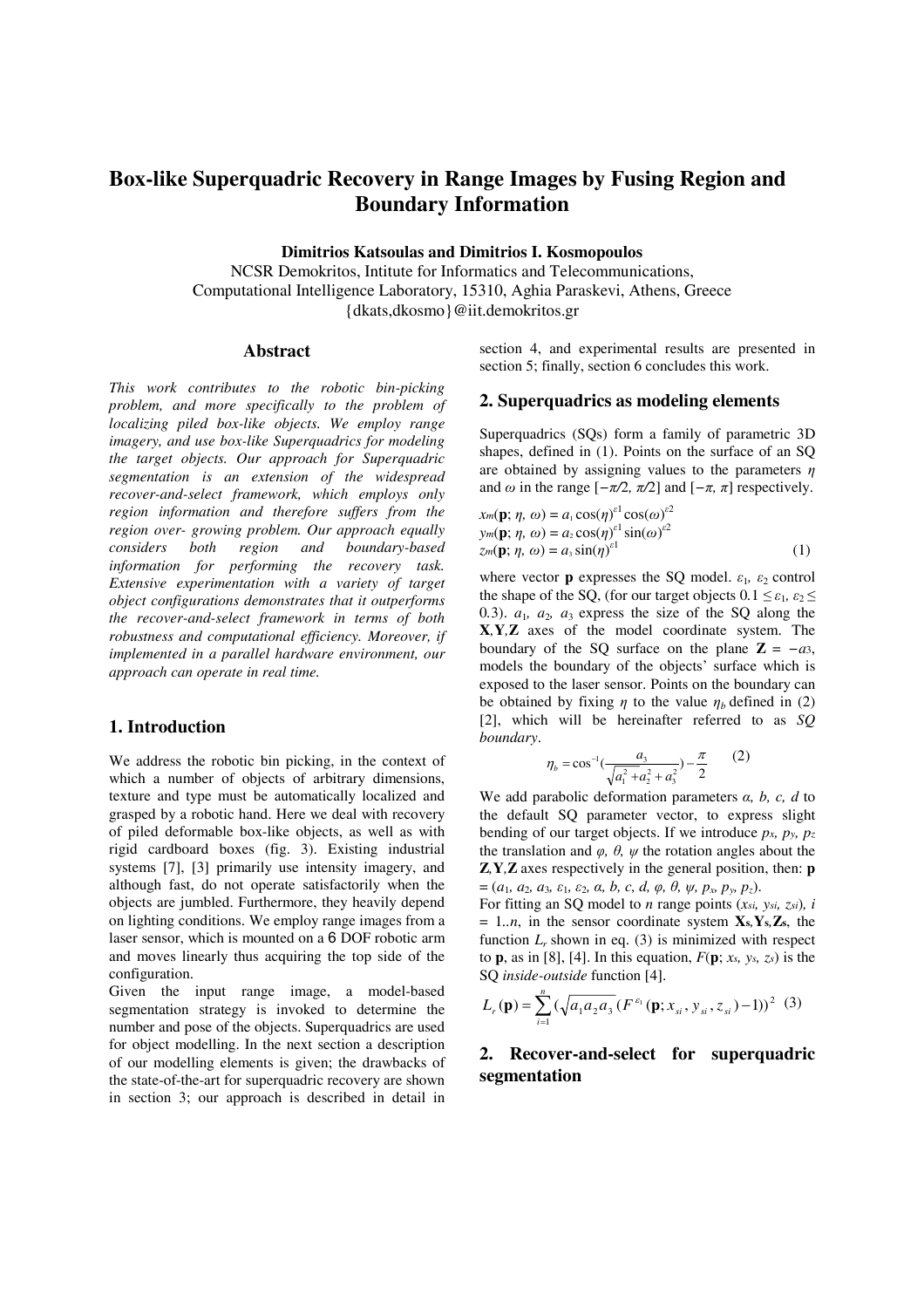The most widespread approach for recovering multiple SQs from range data, is the recover-and-select paradigm [6], [4]. Given an input range image, image segmentation is performed via maximization of the posterior probability of the segmentation parameters (the models, and their parameters). Firstly, a *hypothesis*  about the actual values of the segmentation parameters is generated, then the generated hypothesis is *refined*.

The hypothesis generation stage, performs a rough estimation of the segmentation parameters: Models are placed in the input range image in a grid-like pattern of small cells. In this way each model is associated with some image points (*seed region*,-fig.2c).

The hypothesis refinement stage comprises the *classifyand-fit* and *model selection* processes. The former *locally* refines the parameters of existing models, by interweaving image point classification to models with model parameter estimation. The iterative region growing approach is employed for this purpose [1], [6]. The model selection process updates the *number* of models in the image, by retaining only those models which allow for simple and accurate representation. The two processes are invoking iteratively, until no significant change in the parameters of the remaining models can be performed [6].

The region growing is generally robust against abrupt noise but it is not reliable on the boundaries of the objects (region *over-growing*). This problem is *implicitly* addressed in [4] by: (**i**) frequently invoking the model selection process, which rejects models crossing object boundaries, and (**ii**) initializing a large number of seeds inside the object boundaries, so that despite rejections, enough models are left available (inside the objects) for further growing. However, we have seen in our tests that the model overgrowing problem is still present (fig. 2d).

## **3. Box-like SQ recovery**

Our approach for SQ segmentation, *explicitly* addresses the region overgrowing problem by employing except of the region information, object *boundary* information into the recovery process.

Boundary information is generated by applying edge detection to the range image *I*. We employ a 2D edge map  $I_b$  for deriving boundary information, a pixel **x** of which is set to one, if the corresponding range point *I*(**x**) is an object boundary point.

As the recover-and-select strategy, segmentation comprises two stages: Hypothesis generation, and hypothesis refinement. Boundary information is taken into consideration in both stages of the framework. In the hypothesis refinement stage in particular, information integration is inspired by a game theoretic

framework: Parameter refinement is realized by means of iterative invocations of two independent parametric modules in succession, which provides robustness and efficiency [2]: A region module, fits SQ models to the range image, assumed they belong to unique objects. A boundary module fits the boundary of models to the edge map.

## **4.1 Hypothesis generation**

In this stage seed placement is performed via formation of closed contours in the edge map. This is realized by employing the model-based adaptive contour closure approach of [5]. The region of range points contained within each closed contour, which can be accurately modeled by a boxlike SQ model, is considered a seed. Usage of boundary information for seed placement, guarantees that seeds do not cross object boundaries on one hand and generates one seed per exposed object on the other (fig. 2g). (fig.2h) shows the SQ models fitted to the seed points and (fig.2i), shows the boundaries of the initialized models embedded in the edge map.

## **4.2 Hypothesis refinement**

Given the parameter vectors of all models initialized in the previous stage, along with the range image *I* and the edge map  $I<sub>b</sub>$ , the hypothesis refinement stage deals with the recovery of the parameters of each model independently. As in the recover-and-select strategy a classify-and-fit, and a model selection process are employed for model parameter refinement, but the implementation differs.

The iterative classify-and-fit process integrates boundary and region information to perform the recovery task: Each iteration of this process involves invocation of (a) The boundary module, which recovers the model boundary utilizing boundary information of the edge map  $I<sub>b</sub>$ . (b) The region module, which recovers the model parameters using the range image *I*. Within each of the modules, model parameter recovery is interwoven with image pixel classification (each of the modules acts as the standard classify-and-fit process on its own information domain). The process iterates until the parameter vector does not change significantly.

Decoupled handling of boundary and region-based information leads to a decoupled framework for superquadric parameter recovery. Boundary information of the 2D edge map constrains the pose and the dimensions of the boundary of the model's exposed surface on the image plane, expressed through subset  $\mathbf{p}_b = (a_1, a_2, p_s, p_s, \psi)$ . Region information constrains the subset  $\mathbf{p}_r = (p_y, \varphi, \theta, a, b, c, d)$ . Hence, the boundary and region modules respectively update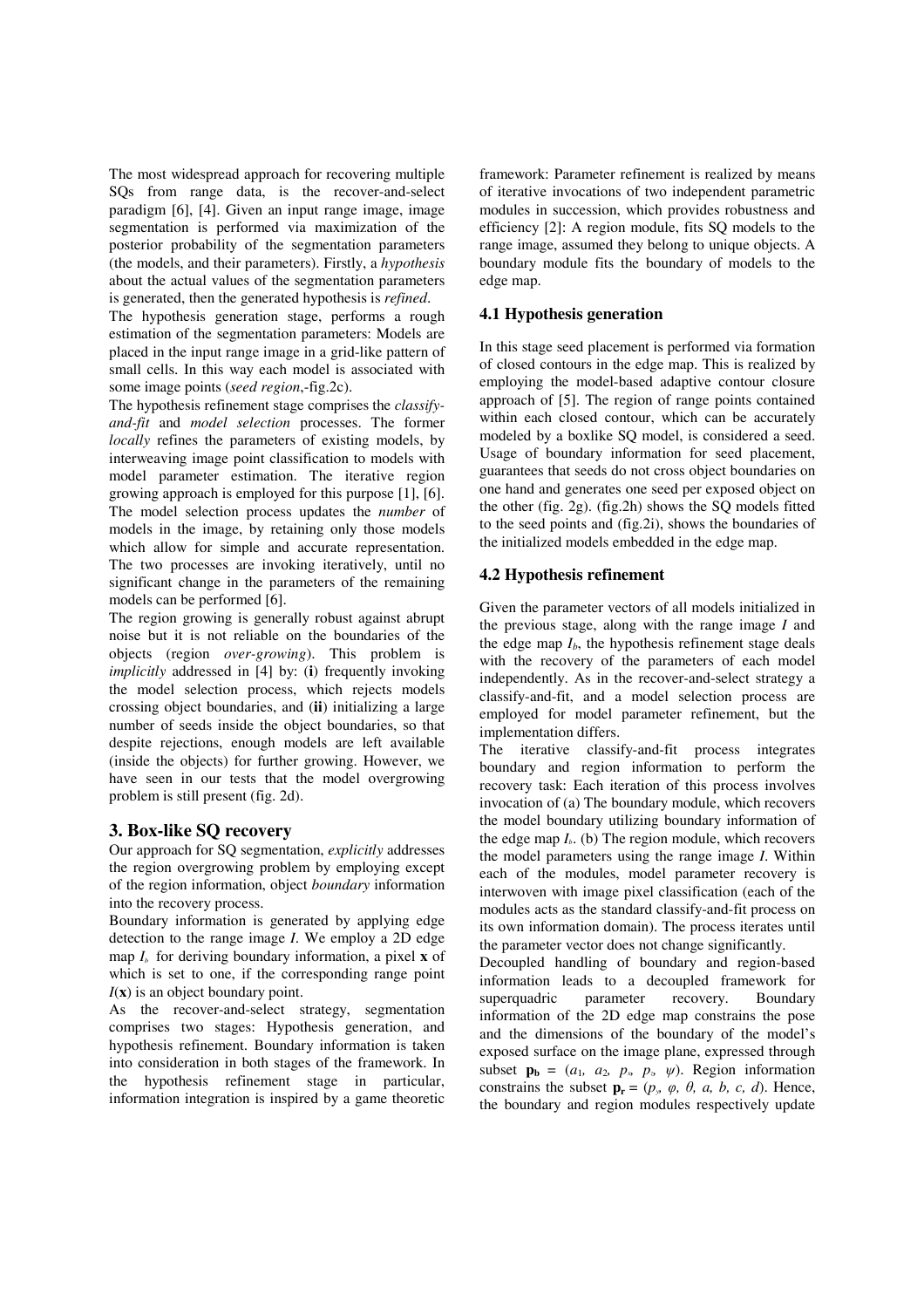**pb** and **pr** only, instead of the entire model parameter set. The rest of parameters  $\mathbf{p}_s = (\varepsilon_1, \varepsilon_2, a_3)$  are kept constant within the classify-and-fit process.

Model selection is invoked only once after the end of the classify-and-fit process. Incorporation of boundary information abolishes the need of embedding modelselection into classify-and-fit and invoking it frequently, unlike in the recover-and-select framework.



Figure 1. The k-th iteration of the classify and fit process

**Boundary module: Boundary finding influenced by region information.** The module inputs are the edge map  $I_b$ , the vector  $\mathbf{p}_{\mathbf{b}k}$  (from previous cycle), the model parameter subset  $\mathbf{p}_{rk}$ , the  $\mathbf{p}_s$  (constant), as well as the *region image*  $I_{rk}$  (2D binary image of equal size to the range image, with corresponding pixels belonging to object set to 1). Output is the updated SQ model parameter subset  $\mathbf{p}_{\mathbf{b}_{k+1}}$ . (fig. 1). The  $\mathbf{p}_k = (\mathbf{p}_s, \mathbf{p}_{\mathbf{r}_k}, \mathbf{p}_{\mathbf{b}_k})$ denotes the model parameter set before the *k*th cycle.

Refinement of  $\mathbf{p}_k$  here outputs  $\mathbf{p}_{k+}$  and is inspired by [9], [2], where we maximize the function *L* shown in (4),  $(\mu_1 = \mu_2 = 0.5$  are weight constants), with respect to  $\mathbf{p}_{\mathbf{h}k}$ , as in eq. (5).

$$
L(\mathbf{p}_k \ I_b, I_{rk}) = \mu_1 L_b(\mathbf{p}_k \ I_b) + \mu_2 L_r(\mathbf{p}_k \ I_{rk}) \ (4)
$$

$$
\mathbf{p}_{b_{k+1}} = \arg \max_{\mathbf{p}_{b_k}} L(\mathbf{p}_k, I_b, I_{rk}) \ (5)
$$

 $L<sub>b</sub>$  is given in (6) and its maximization with respect to **p**<sub>b</sub>*k* is equivalent to fitting the model's boundary of exposed surface to the edge map. It is is proportional to the sum of squares of Euclidean distances of points on the model boundary, embedded in the image plane, from their closest edge points. This is expressed in (6), where  $I_{bd}$  denotes the Euclidean distance transformed image of the edge map  $I_b$ . Besides,  $(x(\mathbf{p}_k; \eta_b, \omega_i), y(\mathbf{p}_k;$  $(\eta_b, \omega_i)$ ,  $i = 1...M$ ,  $\omega_i = i\pi/M$  express the image coordinates of three dimensional points on the boundary of the exposed surface of the model **p***k*, given by (1), where  $\eta_b$  is given by eq. (2).

$$
L_b(\mathbf{p}, I_b) = -\sum_{i=1}^{M} I_{bd}(x(\mathbf{p}_k; \eta_b, \omega_i), y(\mathbf{p}_k; \eta_b, \omega_i))^2
$$
 (6)

*Lr* is given in (7) and its maximization is equivalent to fitting the model's boundary to the boundary of the region of pixels set to 1 in the region image  $I_{rk}$ .  $I_{rbd}$ denotes the Euclidean distance transformed image of the boundary of the region of pixels set to 1 in  $I_{rk}$ .

$$
L_r(\mathbf{p}, I_{rk}) = -\sum_{i=1}^{M} I_{rbd}(x(\mathbf{p}_k; \eta_b, \omega_i), y(\mathbf{p}_k; \eta_b, \omega_i))^2
$$
 (7)

**Region module: Region growing influenced by boundary information** Inputs are the range image *I*, the model  $\mathbf{p}_{rk}$ , and the region image  $I_{rk}$  (from previous cycle) and the  $\mathbf{p}_{\mathbf{b}_{k+1}}$ . Outputs are the  $\mathbf{p}_{\mathbf{r}_{k+1}}$ , and  $I_{r_{k+1}}$  (fig. 1). The vector  $\mathbf{p}_{k+} = (\mathbf{p}_s \ \mathbf{p}_{rk}, \ \mathbf{p}_{bk})$ , denotes the SQ model, as is before the *k*th cycle.

The region module performs an iterative region growing process of two steps: The *model fitting step* estimates the parameter vector  $\mathbf{p}_{\text{rk}+1}$ , by maximizing (3) with respect to  $\mathbf{p}_{\text{rk}}$ , as in (8) (the image coordinates of the range points corresponding to the object of interest are enclosed by the boundary of the model  $\mathbf{p}_{k+}$ ).

$$
\mathbf{p}_{r,k+1} = \arg \max_{\mathbf{p}} L_r(\mathbf{p}_{k+}) \tag{8}
$$

In the *classification step* the SQ model  $\mathbf{p}_{k+1} = (\mathbf{p}_s, \mathbf{p}_{rk+1},$  $\mathbf{p}_{\mathbf{b}_{k+1}}$ ) (after the fitting step), and the region image  $I_{rk}$ are used to generate the updated region image  $I_{rk+1}$ . The pixels in the neighbourhood of the boundary of the region in the region image, which have a small distance from the model  $\mathbf{p}_{k+1}$ , are added in the region of  $I_{rk}$  to obtain *Irk*+1.

**Post processing,** determines if the recovered model corresponds to a *graspable* object. Such an object is characterized by the full exposure of its largest surface and thus its boundary. The fitting residual error regarding the SQ and the boundary have to be small otherwise the object is rejected.

#### **5. Experiments**

We have tested the performance of our recovery approach using 40 range images corresponding to configurations containing sacks, box-like pillows, boxlike objects wrapped in transparent foil, and card-board boxes. Representative results are shown in (fig.3).

For 174 graspable objects in the images, we had 159 true positives, 6 false positives and 15 false negatives. The system failures occur when no boundary information exists. This happens when objects of similar dimensions are uniformly placed in layers, and the distance between them is very small (less than 1 *cm*), since then the sensor resolution is not high enough to capture boundary information.

To assess accuracy, we *manually* isolated the regions corresponding to the graspable objects in the images. We then measured the average Euclidean distances of these points to the corresponding recovered models, which was less than 1cm per model on the average. Besides, we measured the average Euclidean distance between the embedded boundary of the exposed surfaces of the recovered models in the image plane,